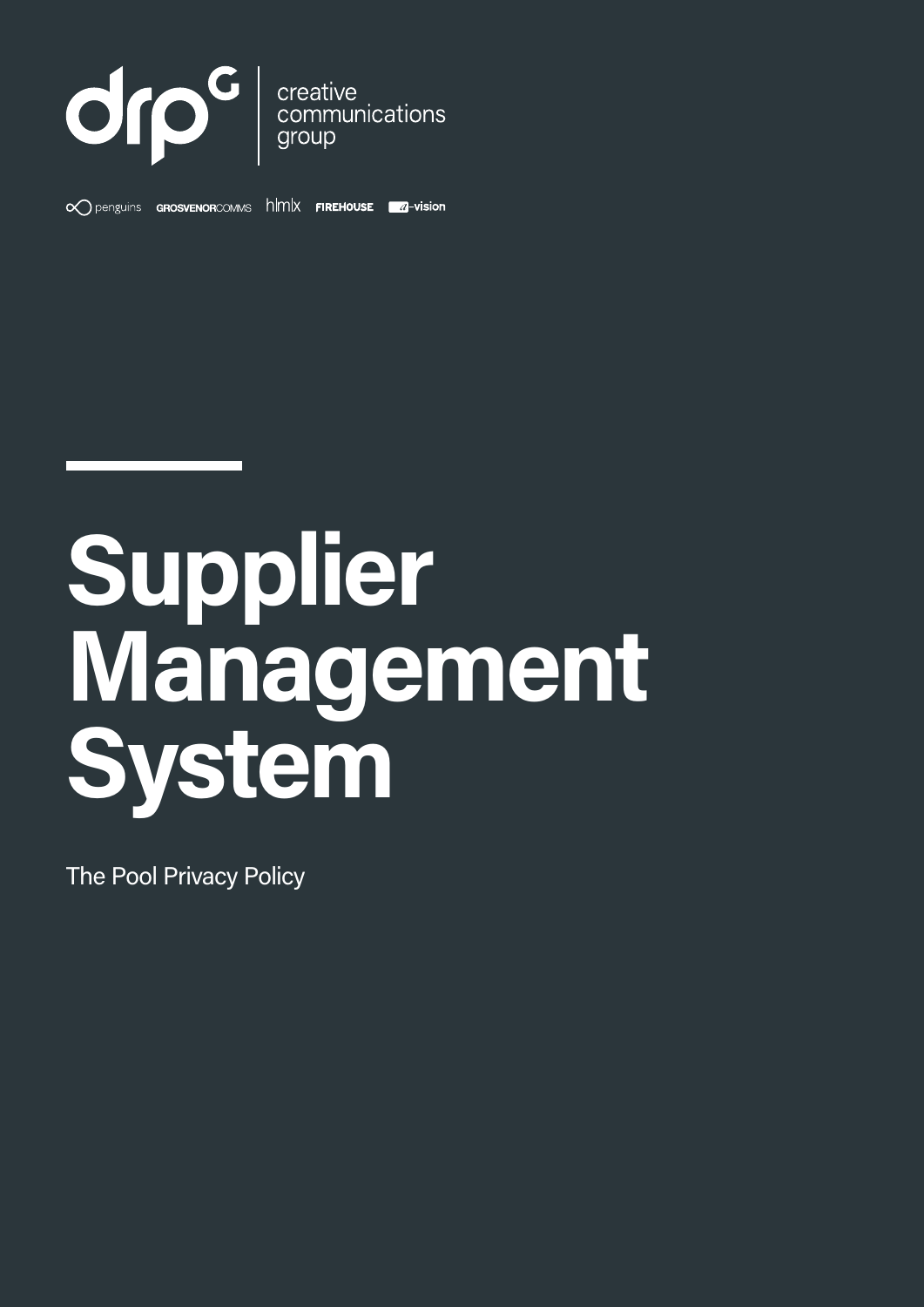This privacy policy sets out how **DRPG** business uses and protects any information that you provide us when you visit our website and where we collect and store data about you.

#### **Introduction**

This privacy policy aims to inform you about how **DRPG** collects and processes any information from you, or information that you provide to us. It covers information that could identify you ("personal information") and information that could not. In the context of the law and this notice, "process" means collect, store, transfer, use or otherwise act on information. It tells you about your privacy rights and how the law protects you.

**DRPG** is committed to protecting your privacy and the confidentiality of your personal information.

Our policy is not just an exercise in complying with the law, but a continuation of our respect for you and your personal information.

We undertake to preserve the confidentiality of all information you provide to us, and our policy complies with the Data Protection Act 2018 (Act) accordingly incorporating the EU General Data Protection Regulation (GDPR).

The law requires us to tell you about your rights and our obligations to you regarding the processing and control of your personal data.

Except as set out below, we do not share, sell or disclose any information to a third party but we do use third-party systems to process, store and transmit information collected through chosen partners.

## **Supply Chain Management, The Pool**

**DRPG** has commissioned The Pool to ensure that we not only manage risk in our supply chain but also ensure our suppliers and freelancers have the right competencies and skills to deliver the services to both **DRPG** and our clients. To become a supplier to **DRPG**

you must be approved by the Supply Chain Management (SCM) team.

### **Data Controller**

**DRPG** t/a DRP UK Ltd is the overall controller of the personal information we process, unless otherwise stated. The company number is 03653794 and it is registered in England.

Our registered address is 212 Ikon Estate, Droitwich Road, Hartlebury, DY10 4EU. Tel: 01299 250531

#### **Data Protection Officer**

**DRPG** has appointed a data protection officer (DPO) who is responsible for ensuring this policy is followed. If you have any questions about this privacy notice, including any requests to exercise your legal rights, please contact us using dpo@ **drpg**roup.com or via our postal address and mark the envelope 'FAO Data Protection Officer'.

#### **Data we process/ collection of personal information**

We may "process" personal data about you and we collate this into groups as follows:

Your identity includes information such as first name, last name, title, and other identifiers that you may have provided, including emergency contact information if you will be working on our behalf.

Your contact information includes information such as email address, telephone numbers, and any other information you have given to us for the purposes of communications between you and **DRPG**.

Company information includes but is not limited to trading name, UTR number and associated files such as insurance documentation.

Transaction data includes details about payments (bank account information) or communications to and from you, and information about products and services you may provide to us. *Financial information provided is not shared or stored*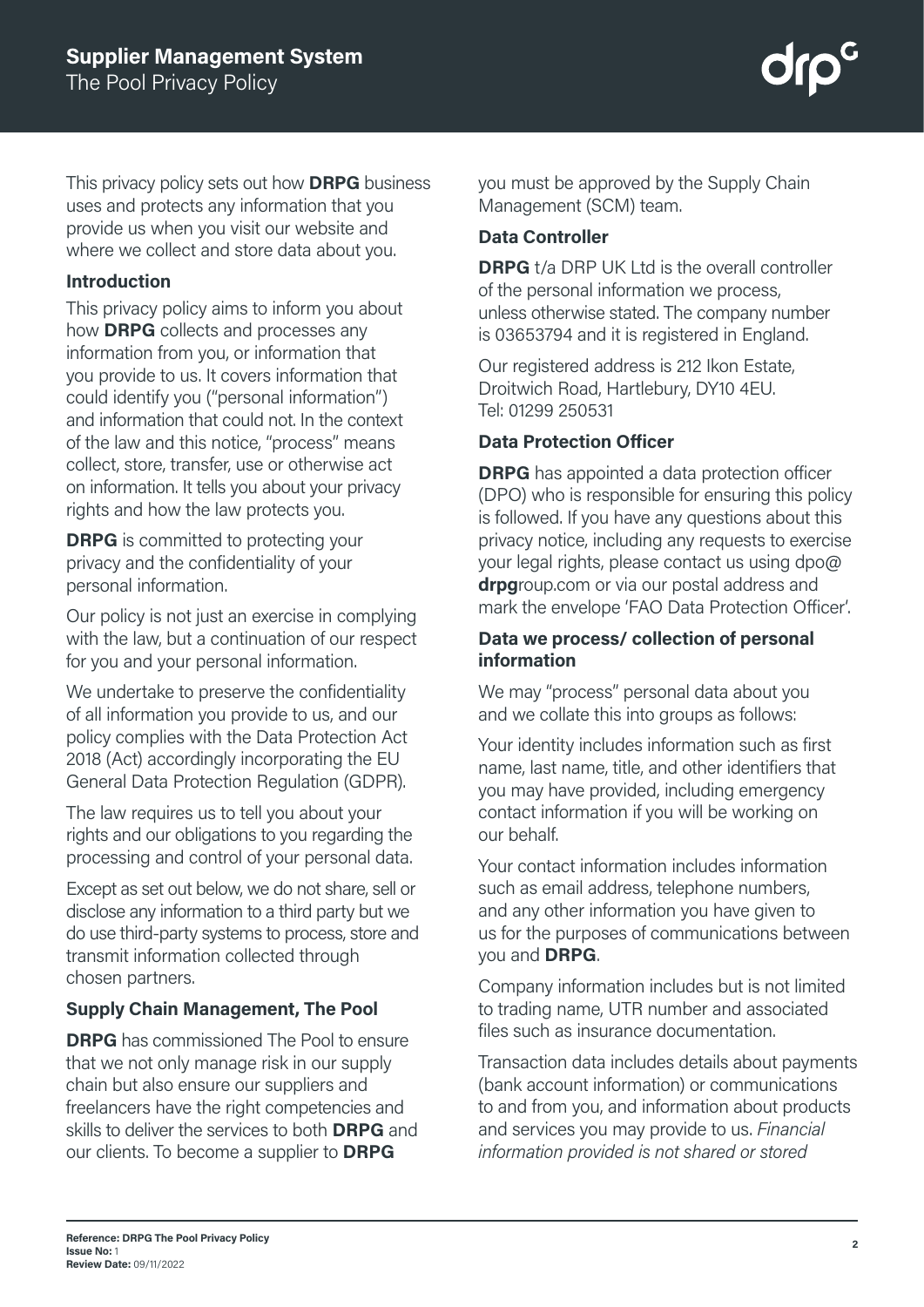*anywhere outside of our payment systems and is only accessible by our Finance team.* 

Supporting information such as certificates of insurance, supporting policy information and qualifications including CVs.

Technical data includes your internet protocol (IP) address, browser type and version, time zone setting and location, browser plug-in types and versions, operating system and platform, and other technology on the devices you use to access this website.

Your profile includes information such as your username and password, purchases or orders made by you, your interests, preferences, feedback and survey responses.

We may aggregate anonymous data, such as statistical or demographic data, for any purpose.

Anonymous data is data that does not identify you as an individual. Aggregated data may be derived from your personal data but is not considered personal information in law because it does not reveal your identity.

## **Collection of special personal information**

Special personal information is data about your race or ethnicity, religious or philosophical beliefs, sex life, sexual orientation, political opinions, trade union membership, information about your health and genetic and biometric data.

We may collect special personal information about you if there is a lawful basis on which to do so.

It is our policy to collect only minimum information required to complete your request.

## **Use of personal information**

We will not sell or lease your personal information to third parties unless we have your permission or are required by law to do so.

## **The bases on which we process information about you**

The law requires us to determine under which of six defined bases we process different categories of your personal information, and to notify you of the basis for each category.

If a basis on which we process your personal information is no longer relevant, then we shall immediately stop processing your data.

If a basis changes, then if required by law we shall notify you of the change and of any new basis under which we have determined that we can continue to process your information.

We rely on one or more of the following processing conditions:

- Explicit consent Our legitimate interests in the effective delivery of information and services to you
- To satisfy any legal and regulatory obligations to which we are subject
- To perform our obligations under the terms and conditions of a contract

## **Rights in relation to your information**

Under data protection law, you have rights we need to make you aware of. The rights available to you depend on our reason for processing your information.

• Your right of access

You have the right to ask us for copies of your personal information. This right always applies. There are some exemptions, which means you may not always receive all the information we process.

• Your right to rectification

You have the right to ask us to rectify information you think is inaccurate. You also have the right to ask us to complete information you think is incomplete. This right always applies.

• Your right to erasure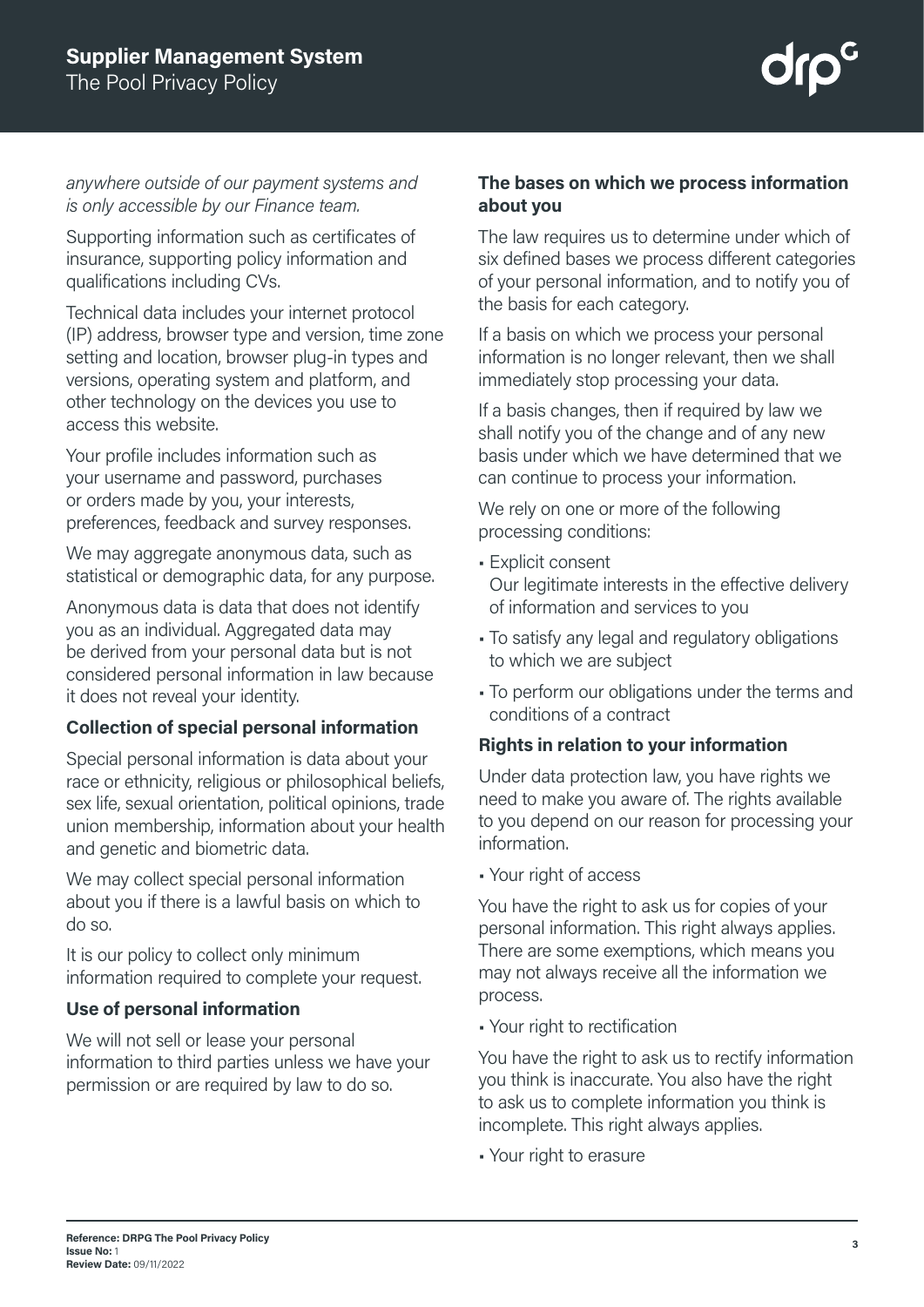You have the right to ask us to erase your personal information in certain circumstances.

• Your right to restrictions of processing

You have the right to ask us to restrict the processing of your information in certain circumstances.

• Your right to object processing

You have the right to object to processing if we are able to process your information because the process forms part of our public tasks or is in our legitimate interests.

• Your right to data portability

This only applies to information you have given us. You have the right to ask that we transfer the information you gave us from one organisation to another or give it to you.

If you would like to exercise these rights or understand if these rights apply to you, please contact us by sending an email to: dpo@ **drpg**roup.com

## **Sharing of information**

We will not share your information with any third parties other than the specified Data Controller as listed in this policy, and we will not use any information for the purposes of direct marketing.

We may use data processors who are third parties, who provide elements of services for us as listed below. We have contracts in place with our data processors to ensure data is stored within the EU and the right security controls are in place to protect your data. This means that they cannot do anything with your personal information unless we have instructed them to do it. They will not share your personal information with any organisation apart from us. They will hold it securely and retain it for the period we instruct.

# **Third parties used to provide this service**

## JotForm

https://www.jotform.com/enterprise/security/

# Microsoft Power Platform

https://docs.microsoft.com/en-us/powerplatform/admin/security

## **Retention of personal information and special personal information**

Except as otherwise mentioned in this privacy notice, we keep your personal and special information only for as long as required by us, and:

- to provide you with the services you have requested
- to comply with other law

## **Third-party links**

Our website may contain links to other websites provided by third parties not under our control.

When following a link and providing information on that link, please be aware that we are not responsible for the data provided to that third party.

This privacy policy only applies to the collection and storage of your data in our Supplier Management System – The Pool.

## **Encryption of data sent between us**

We use Secure Sockets Layer (SSL) certificates to verify our identity to your browser and to encrypt any data you give us.

Whenever information is transferred between us and our third parties for collecting your data, you can check that it is done so using SSL by looking for a closed padlock symbol or other trust mark in your browser's URL bar or toolbar. All data recorded in encrypted in transit and at rest.